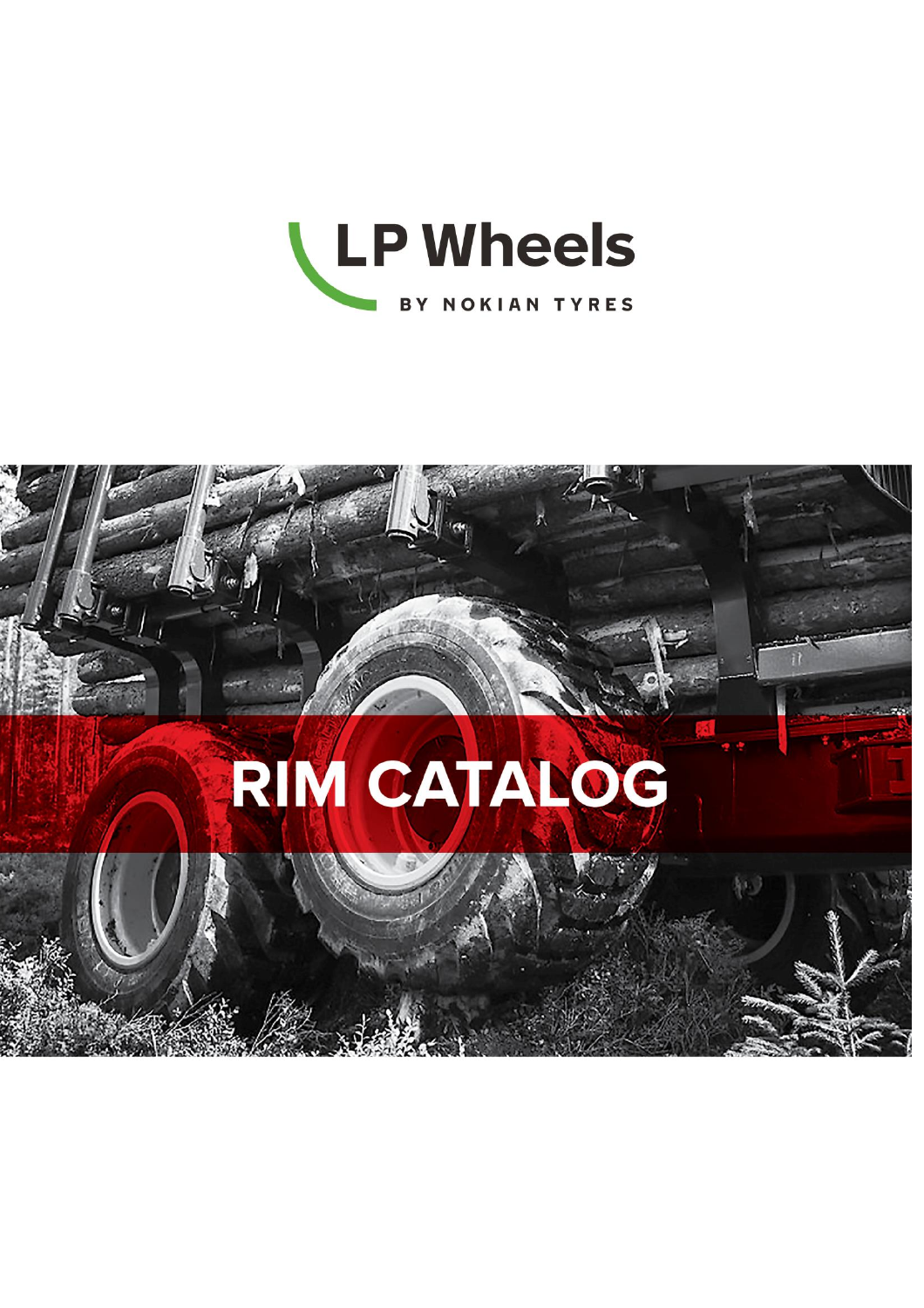

### **DW-Rim Profiles**

| <b>Rim Contour</b> | Width  | <b>Diameter</b> |
|--------------------|--------|-----------------|
| <b>DW13Lx24</b>    | 330, 2 | 614,4           |
| <b>DW15Lx24</b>    | 381    | 614,4           |
| DW16Lx24           | 406,5  | 614,4           |
| <b>DW20Bx26</b>    | 508    | 665,2           |
| DW25Bx26           | 635    | 665,2           |
| <b>DW15Lx28</b>    | 381    | 716             |
| DW16Lx28           | 406,5  | 716             |
| <b>DW18Lx28</b>    | 457    | 716             |
| DW20Bx28           | 508    | 716             |
| DW15Lx30           | 381    | 766,8           |
| DW16Lx30           | 406,5  | 766,8           |
| DW18Lx30           | 457    | 766,8           |
| DW20Bx30           | 508    | 766,8           |
| DW23Bx30           | 584    | 766,8           |
| DW21Bx32           | 533,5  | 817,6           |
| <b>DW27Bx32</b>    | 685,8  | 817,6           |
| DW36Bx32           | 914,4  | 817,6           |
| DW44Bx32           | 1117,6 | 817,6           |
| DW15Lx34           | 381    | 868,4           |
| <b>DW16Lx34</b>    | 406,5  | 868,4           |
| DW20Bx34           | 508    | 868,4           |
| DW23Bx34           | 584    | 868,4           |
| DW24Bx34           | 609,6  | 868,4           |
| DW25Bx34           | 635    | 868,4           |
| DW12x38            | 305    | 970             |
| <b>DW15Lx38</b>    | 381    | 970             |
| <b>DW16Lx38</b>    | 406,5  | 970             |
| <b>DW18Lx38</b>    | 457    | 970             |
| DW20Bx38           | 508    | 970             |
| DW23Bx38           | 584    | 970             |
| DW25Bx38           | 635    | 970             |
| <b>DW27Bx38</b>    | 686    | 970             |
| DW28Bx38           | 710,5  | 970             |
| DW30B*38           | 762    | 970             |
| DW16Lx42           | 406.5  | 1071,6          |
| <b>DW18Lx42</b>    | 457    | 1071,6          |
| DW20Bx42           | 508    | 1071,6          |
| DW23Bx42           | 584    | 1071,6          |
| DW25Bx42           | 635    | 1071,6          |
| DW27Bx42           | 686    | 1071,6          |
| DW30B*42           | 762    | 1071,6          |
| DW16Lx46           | 406,5  | 1173,2          |
| DW18Lx46           | 457    | 1173,2          |
| DW20Bx46           | 508    | 1173,2          |
| DW25Bx46           | 635    | 1173,2          |
| DW30Bx46           | 762    | 1173,2          |
| DW16Lx50           | 406,5  | 1274,8          |







Levypyörä Oy www.lp-wheels.com Kouvolantie 185 Tel. +358 20 792 9520 15560 Nastola, Finland sales@levypyora.fi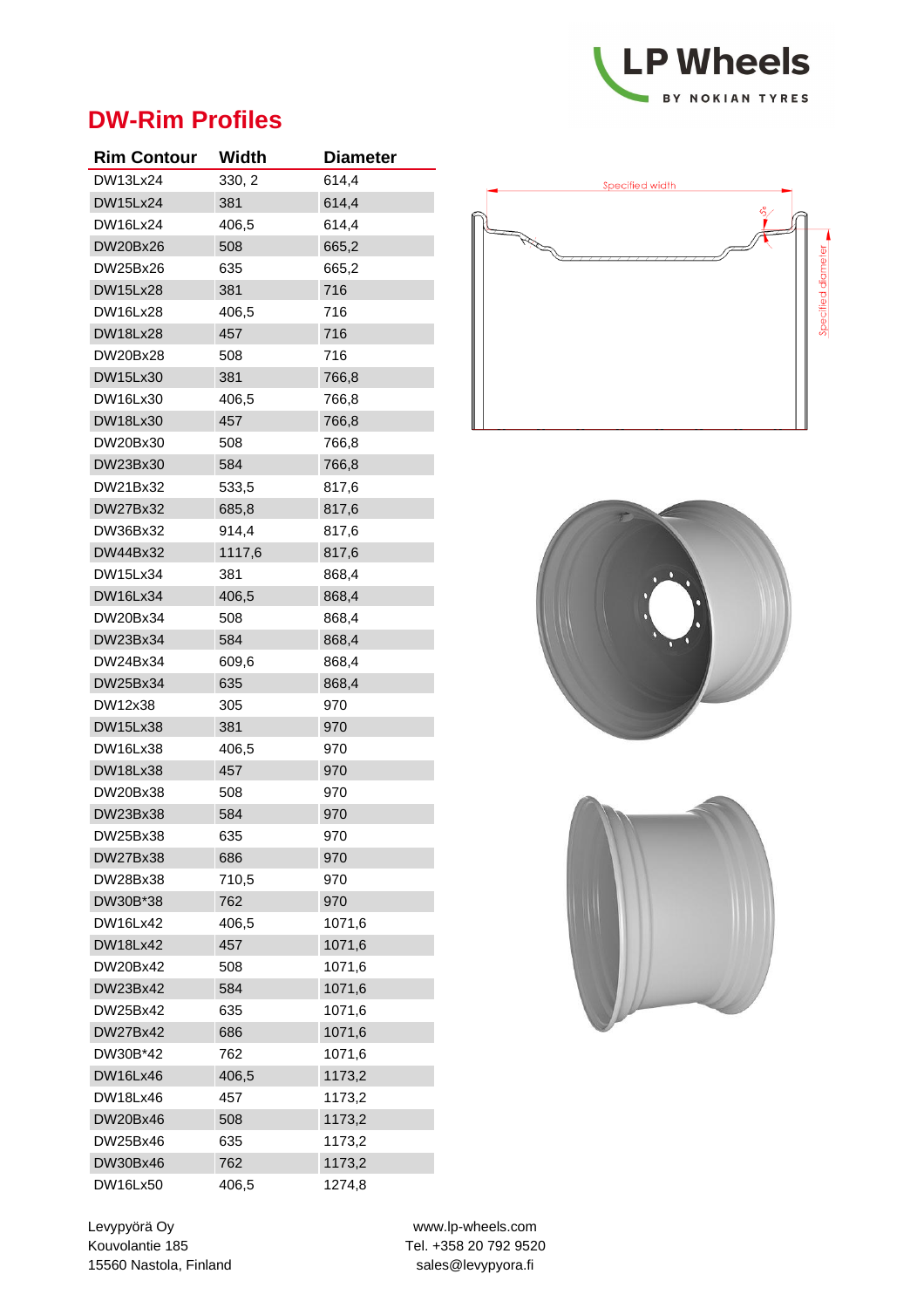

# **W-Rim Profiles**

| <b>Rim Contour</b> | Width | <b>Diameter</b> |
|--------------------|-------|-----------------|
| W10x24             | 254   | 614,4           |
| W12x24             | 305   | 614,4           |
| W13x24             | 330   | 614,4           |
| <b>W15Lx24</b>     | 381   | 614,4           |
| W10x28             | 254   | 716             |
| W12x28             | 305   | 716             |
| W13x28             | 330   | 716             |
| W15Lx28            | 381   | 716             |
| W18Lx28            | 457   | 716             |
| W13x30             | 330   | 766,8           |
| W8x32              | 203   | 817,6           |
| W10x32             | 254   | 817,6           |
| W10x34             | 254   | 868,4           |
| W12x34             | 305   | 868,4           |
| W15Lx34            | 381   | 868,4           |
| W18Lx34            | 457   | 868,4           |
| W8x36              | 203   | 919,2           |
| W10x36             | 254   | 919,2           |
| W10x38             | 254   | 970             |
| W8x44              | 203   | 1122,4          |
| W10x44             | 254   | 1122,4          |
| W10x46             | 254   | 1173,2          |
| W12x46             | 305   | 1173,2          |
| W13x46             | 330   | 1173,2          |
| W8x48              | 203   | 1224            |
| W10x48             | 254   | 1224            |
| W12x48             | 305   | 1224            |
| W10x50             | 254   | 1274,8          |
| W12x50             | 305   | 1274,8          |
| W15Lx50            | 381   | 1274,8          |
| W10x52             | 254   | 1325,6          |
| W10x54             | 254   | 1376,4          |
| W12x54             | 305   | 1376,4          |